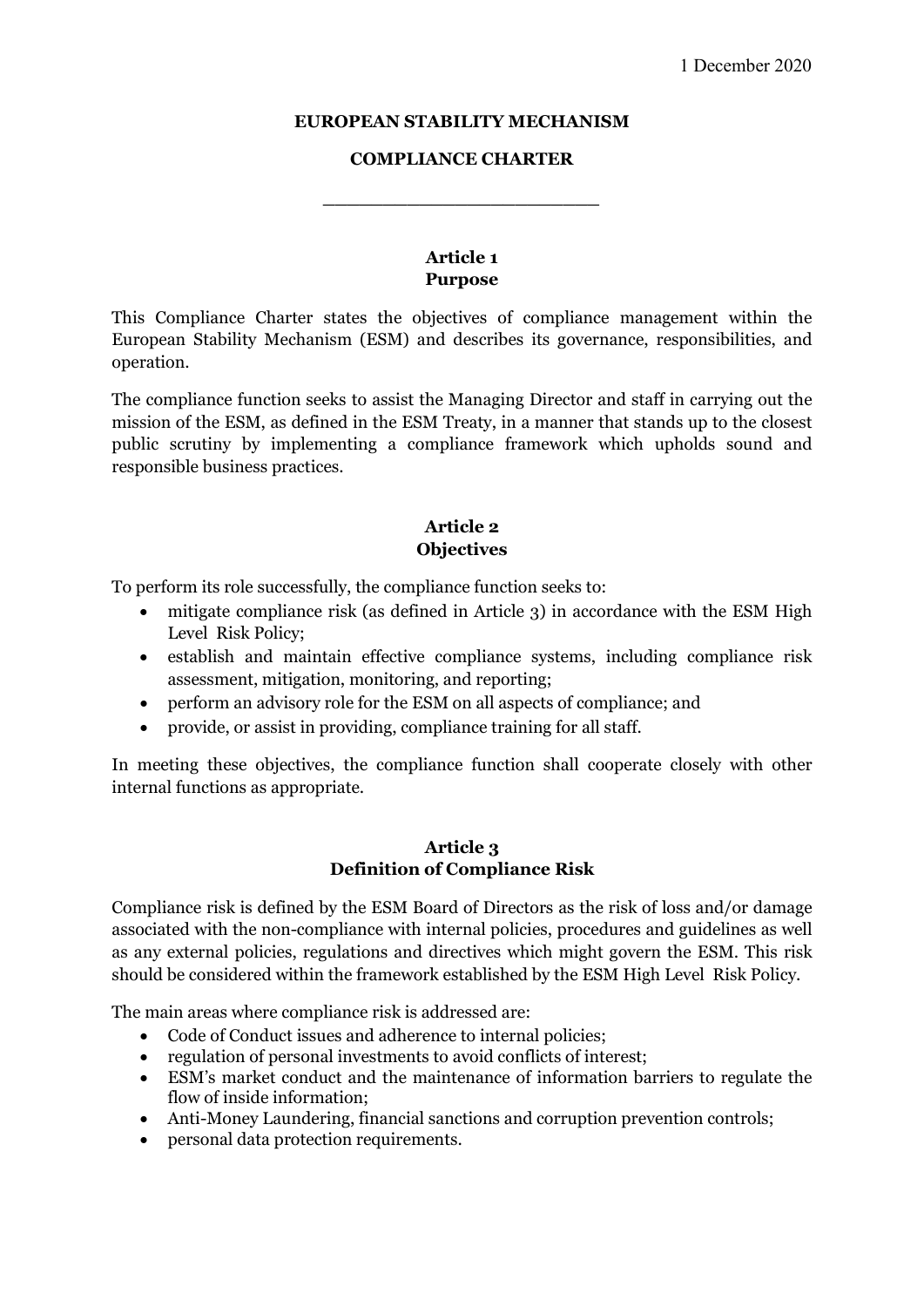## **Article 4 Independence**

The compliance function is part of the General Counsel Department, and consists of a fulltime Compliance Officer and other staff who may be hired into the function, together with the General Counsel acting in his/her compliance capacity.

The compliance function is independent of the business activities of ESM. Organisationally the Compliance Officer reports to the General Counsel, who in turn reports directly to the Managing Director. The compliance function's independent status is formalised and communicated through this Compliance Charter.

The Compliance Officer has exclusively compliance-related responsibilities and no members of staff in other departments or divisions of ESM have compliance-specific tasks, except in the general sense mentioned in Article 5. This organisational set-up ensures that no conflicts of interest occur between compliance and other duties, either within the compliance function, or in other areas of ESM.

## **Article 5 Sharing the Responsibilities for Compliance**

Complying with applicable laws and regulations, as well as standards for both personal and business conduct, is the responsibility of *each and every member of staff* of ESM. Hence all ESM members of staff are required to:

- understand and abide by the provisions of laws and regulations pertaining to their work and reflected in the departmental procedures as well as the ESM Code of Conduct and all applicable internal policies, procedures and guidelines;
- implement measures, including preventive or corrective actions agreed upon with the compliance function;
- participate in required training on the Code of Conduct and other ESM internal policies;
- provide written acknowledgment of the Code of Conduct and compliance with its provisions when requested.

The Managing Director has ultimate responsibility for overseeing the management of compliance risks at ESM and creating an environment of individual and collective accountability in which the importance of compliance obligations is well understood. The Managing Director:

- endorses and communicates the requirement to conduct business in an ethical and compliant manner, and encourages business practices conducive to such operation;
- supports the efficient operation of the compliance function with adequate resourcing (budget, staffing and training);
- encourages staff in senior positions to lead by example.

The compliance function's primary responsibility is to assist the Managing Director in overseeing the management of compliance risk across the ESM. The compliance function shall:

• identify with the help of legal experts relevant compliance-related laws and regulations applicable to ESM as well as established market practices;